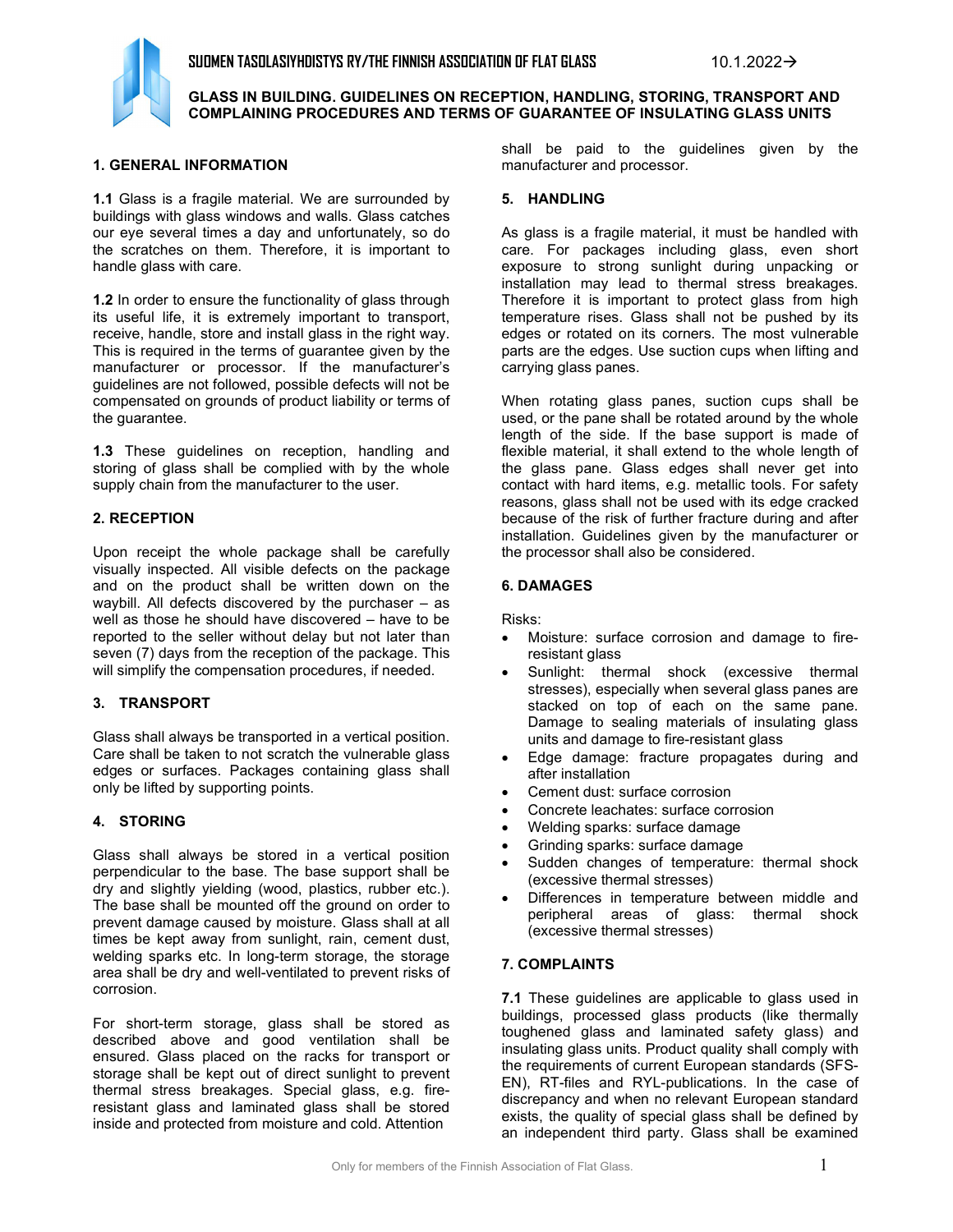## SUOMEN TASOLASIYHDISTYS RY/THE FINNISH ASSOCIATION OF FLAT GLASS  $10.1.2022 \rightarrow$



# GLASS IN BUILDING. GUIDELINES ON RECEPTION, HANDLING, STORING, TRANSPORT AND COMPLAINING PROCEDURES AND TERMS OF GUARANTEE OF INSULATING GLASS UNITS

according to European standards, unless otherwise mentioned, at a distance of 2 m perpendicular to the glass surface in normal daylight. Uniform light in fair weather without direct sunlight is considered as normal daylight.

7.2 Complaints shall be addressed primarily to the seller and secondarily to the manufacturer. Complaints shall be sent within 7 days from the reception of glass.

### 8. QUALITY ASSESSMENT

8.1 The quality of different glass products and different grades shall be assessed according to valid European standards. Some of the most important aspects are listed below. Further information can be attained from the standards mentioned in relevant clauses.

#### 8.2 Float-glass, SFS-EN 572–2:

Single uncoated float glass shall not show disturbing distortions when examined at a distance of 4,5 m at 45°. Other defects shall be examined at a distance of 2 statust glass panes no m perpendicular to the glass surface in normal daylight without reflections (scattered light). Defects in the form of lines and large areas or spot faults of/over  $\varnothing$  3 mm are not allowed. The number of acceptable spot faults depends on the size of glass and the size of fault  $(\varnothing)$ .

#### 8.3 Thermally toughened safety glass, SFS-EN 12150–1 and 2:

The overall bow of the glass shall be less than 3 mm/1000 mm and the local bow less than 0,5 mm/300 mm. The edges can be treated in many ways, resulting to arrised edge, ground edge or polished edge.

#### 8.4 Laminated glass and laminated safety glass, SFS-EN 12543 and SFS-EN 14449

Laminated glass may have spot faults. The number of acceptable spot faults of  $\alpha$  0,5 to 1 mm and  $\alpha$ 1 to 3 mm depends on the number of interlayers and the toal area of the pane. Faults over  $\varnothing$  3 mm are not accepted. Line faults < 30 mm are allowed. Line faults over 30 mm are allowed when the total area of glass pane is  $> 5$  m<sup>2</sup>. . Gaps and wrinkles in interlayers are not allowed in the visible area after installation, but they are acceptable in areas which are not seen.

#### 8.5 Insulating glass units, SFS-EN 1279–1 2018:

According to the revised standard, the insulating glass units shall be observed at a distance of not less than 3 m from the inside to the outside and at a viewing angle as perpendicular to the glass surface as possible for up to one minute per  $m^2$ . Same distance (3 m) from the  $\hspace{1cm}$  Over time, th outside, taking into consideration the usual viewing distance. The viewing angle shall be as perpendicular as possible.

Air pressure and temperature may bend the glass and thus change the image reflected from the insulating glass unit. This is normal, because it only indicates the integrity of the insulating glass unit edge seal. Visible

impurities are not allowed when the glass is examined in the same way as float glass. Faults accepted for single glasses are also accepted for insulating glass units, which means that faults are likely to multiply. If a unit is composed of 3 or more glass panes with slightly different sizes or positions, the difference that is seen from aperture shall be not more than 3 mm up to an edge length of 2,5 m.

#### 8.6 Other phenomena:

Opacity: Glass surfaces may be corroded by alkaline aqueous solutions with the result that the glass loses its gloss. Also, its transparency may decrease and the glass may look greyish. This opacity is not allowed. Even sodium ions (Na+) from the glass reacting with a smallest drop of water, e.g. condense water, may corrode the glass surface. This may happen if glass panes are stacked without any medium material between them.

8.7 Coated glasses may appear slightly opaque and glass panes may vary in colour in certain light, but this is typical of the product and thus is acceptable.

#### 8.8 Interference colouration:

Float glass is transparent and colourless or colourful with flat parallel glass panes. Therefore, insulating glass units may show interference colouration resembling a rainbow, i.e. Brewster's fringes, or Jamin reflections (sometimes called a little bit incorrectly Newton's rings). This optical phenomenon is not considered a quality defect.

#### 8.9 Anisotropic phenomenon:

In thermally toughened safety glass, the surface parts of the glass have different stresses than the inner parts of the glass, causing light to polarize (to deflect in two directions). This may appear as vague spots resembling "leopard pattern". This optical phenomenon is not considered a quality defect.

8.10 In certain circumstances, moisture may condense on the outer surface of insulating glass units with very low U-values (high thermal insulation). This physical phenomenon is not considered a product defect.

8.11 When the glass surface gets moist, e.g. due to condensation, areas of water droplets of different size may be seen on it. The droplet size depends on drop formation features. These areas may form defined patterns, e.g. stripes, rings, spots etc.

Over time, the behaviour of water molecules on the surface tends to change. Reasons for this are not known but some mechanical and chemical actions can change the surface characteristic towards a more hydrophobic or hydrophilic direction. Hydrophobic phenomenon increases the size of droplets while hydrophilic phenomenon causes water to spread all over the surface. These patterns are not visible when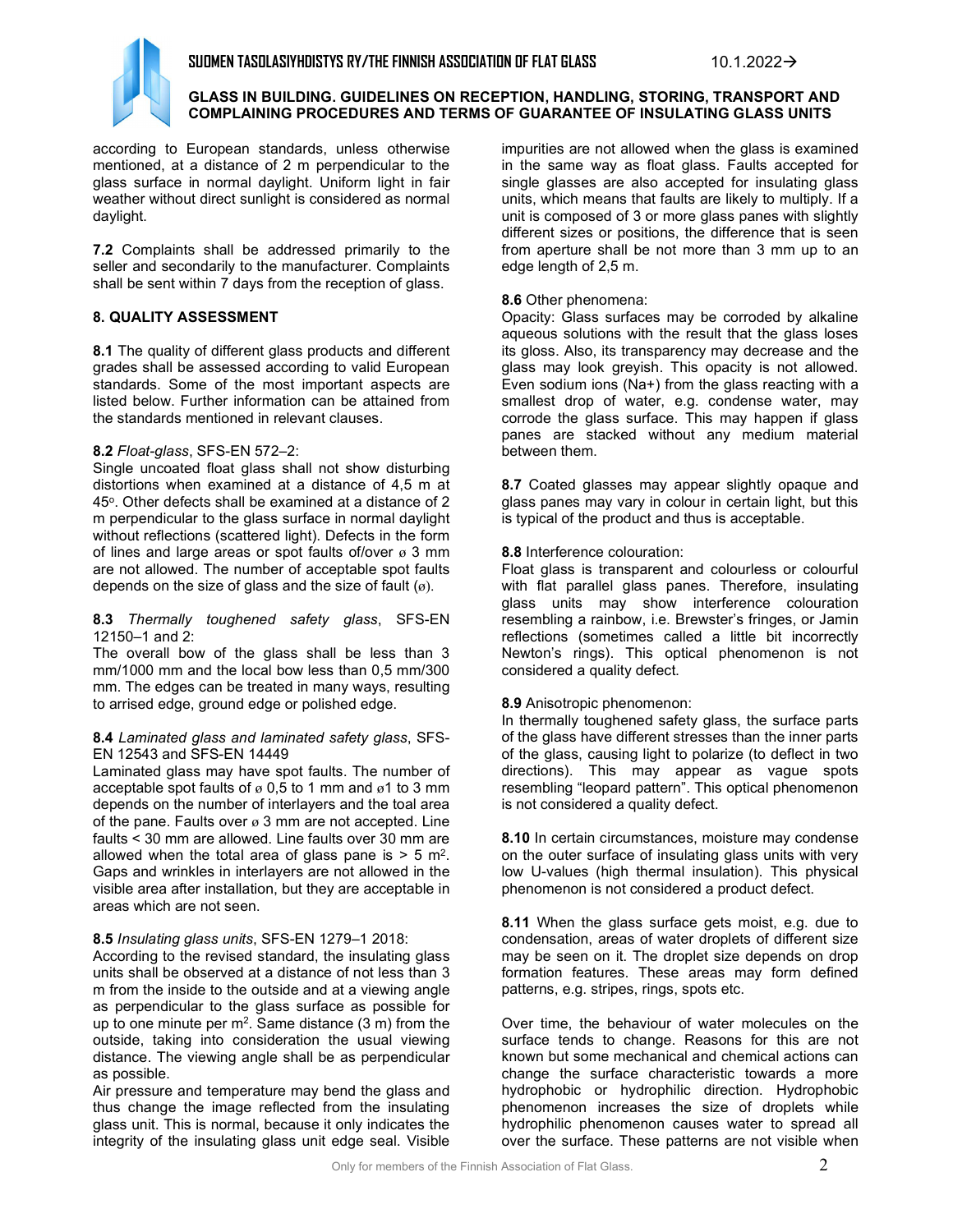

# GLASS IN BUILDING. GUIDELINES ON RECEPTION, HANDLING, STORING, TRANSPORT AND COMPLAINING PROCEDURES AND TERMS OF GUARANTEE OF INSULATING GLASS UNITS

the surface gets wetter or dries out. It shall be ensured that glass surface is dry during examination.

## 9. IMPURITIES IN CAVITIES

If glass panes are to be permanently attached to each other, the glass surface shall be clean. There may be single insignificant particles on the surface but no larger areas or line of contamination or accumulation. Spots and lines are allowed if not visible when examining at > 2 m distance in normal daylight.

### 10. BREAKAGES OF GLAZED DOORS AND WINDOWS

The manufacturer or processor of glass is not . responsible for breakages (single glass pane, insulating glass unit, laminated safety glass and . toughened safety glass etc.) occurring after reception and beyond their influence. Examples of breakages  $\bullet$ beyond the manufacturer's or processor's influence are:

- Careless handling, storing and transport at the window factory, at the construction site etc.
- Bending of the window frame during installation and structural movement of the building
- Point load on the glass edge
- Impact or negligent opening against a stay fastener or child lock
- Damage caused during installation of venetian blinds
- Damage caused by nails during frame manufacture
- Abnormal overheating of glass due to unsuitable venetian blind, curtain or unfit glass structure
- Distinct shadows causing large differences in temperatures
- Window frames being too tight
- Sound barriers broken by aeroplanes
- Vibration caused by heavy vehicles, blasting work etc.
- Attaching of film, aluminium foils, tapes, adhesives or such to insulating glass units, even partially.
- Transport or storage in a horizontal position. Glass must at all times be transported, stored and carried in a vertical position and supported
- Wrong installation procedures

Therefore glass has no breakage warranty as described above. The manufacturer or processor is responsible for the breakage if it can be proven that the fracture originated from the manufacture of glass.

# 11. COMPENSATION

11.1 For condensation in cavities and the accumulation of dust, the terms of the guarantee are described below. In the case of defects detected after the period of the guarantee or defects not specified in the terms of the guarantee, the general provisions of construction carpentry products 1994 are applied (Rakennuspuusepäntuotteiden kuluttajakaupan yleiset sopimusehdot 1994). For insulating glass units, request for repair or compensation under guarantee or any other declaration of fault has to be addressed primarily to the company who has supplied the product to the user (house factory, building contractor, window manufacturer or glass company).

11.2 Declarations of fault and claims for repair shall include the address of the object examined, contact information and, if possible, the following:

- The manufacturer of the unit, year of manufacture and brand mark
- Product markings including all possible special glasses
- The structural code of the insulating glass unit, glass thicknesses and cavity widths
- The number of units concerned
- Glass dimensions: width and height (in mm)
- The reason for the claim with a picture of damage
- The order number of initial supplier (date of order, if possible)

11.3 The glass or glass unit must be installed so that the glass can be replaced by removing the cover strips without damaging the strips. E.g. the removal or replacement of plaster or any kind of barrier is not covered by guarantee of the glass.

# 12. EXAMINATION OF DEFECT AND DAMAGE

The need for examination shall be assessed by the manufacturer of the glass product. When the examination is undertaken at the user's premises, a charge will be made to the declarer of claim in the following situations: when the manufacturer is not the same as in the claim, or the damage – or reasons for damage – are outside the field of the claim.